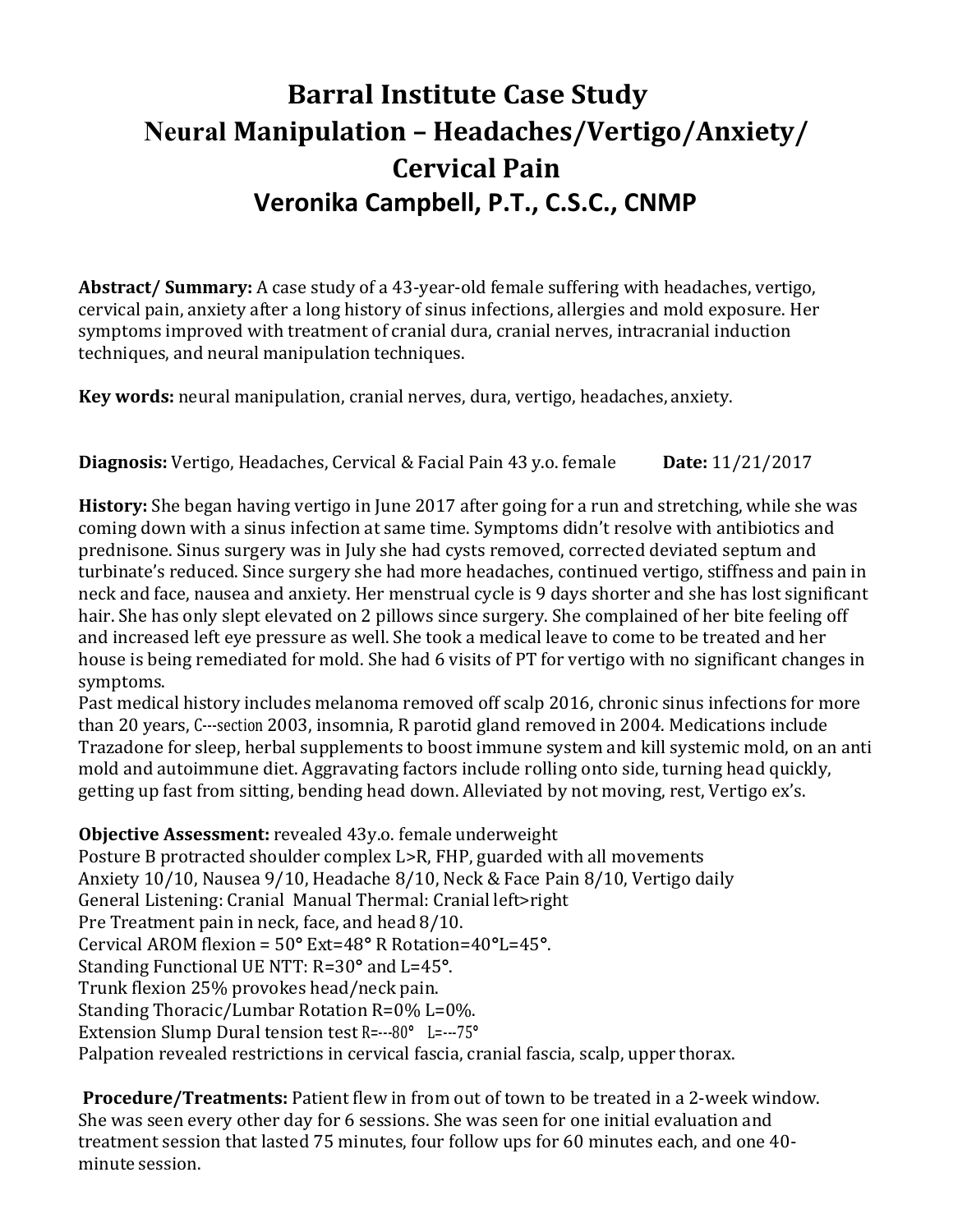**1st Treatment:** Session included techniques for release of L tentorium cerebelli with eye tracking and neural glides, Induction into Falx, trigeminal ganglion L, Craniofacial suture, Superior orbital fissure L>R, L jugular foramen, L vagus nerve at VSOTN, scalp release with focus on emissary veins on L, R C2/C3 side glide to L with induction, Common carotid artery with L ophthalmic, and balanced CSR after.

**Post 1st Treatment:** pain in neck and head 5/10.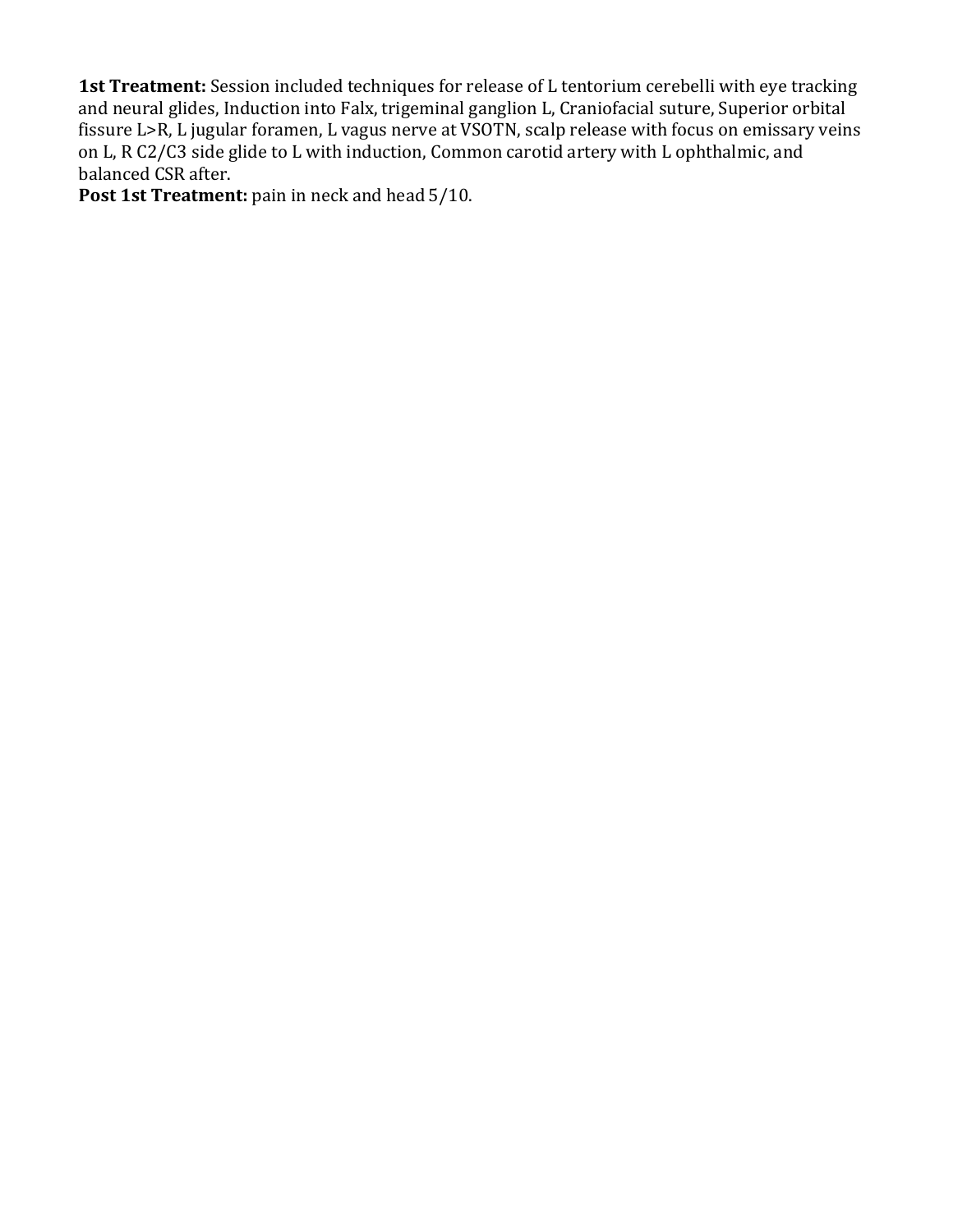Cervical AROM flexion = 60**°** Ext= 65**°** R Rotation=55**°**L=60**°**. Standing Functional UE NTT: R=130**°** and L=140**°**. Standing Thoracic/Lumbar Rotation R=50% L=50%. Extension Slump Dural tension test R=---45**°** L=---35**°.** Trunk flexion 30% still provokes head/neck pain. Palpation revealed improved mobility in cervical fascia, cranial fascia, and scalp.

### **2nd visit:**

General Listening: Cranial Manual Thermal: Cranial left>right Pre Treatment pain in neck and head 6/10. Trunk flexion 30% provokes head/neck pain. Cervical AROM flexion = 55**°** Ext=50**°** R Rotation=50**°**L=55**°**. Standing Functional UE NTT: R=120**°** and L=110**°**. Standing Thoracic/Lumbar Rotation R=30% L=20%. Extension Slump Dural tension test R=---50**°** L=---40**°** Palpation revealed restrictions in R cervical fascia, L cranial fascia. **Treatment:** included techniques for release of L tentorium cerebelli with eye tracking and neural glides, Induction into Falx, trigeminal ganglion L, Craniofacial suture, VSOTN B release , L C1 side glide to R and A/P and C2/3 L glide with induction, Internal carotid artery with L ophthalmic, sitting foramen magnum release for Left vascular structures and R neural, and balanced CSR after. **Post 2nd Treatment:** pain in neck and head 4/10. Cervical AROM flexion = 65**°** Ext= 71**°** Standing Functional UE NTT: R=180**°** and L=180**°**.

Standing Thoracic/Lumbar Rotation R=60% L=60%. Trunk flexion 35% still provokes head/neck pain.

Extension Slump Dural tension test R=---35**°** L=---25**°**

Palpation revealed improved mobility in cervical fascia, cranial fascia, and scalp.

## **3rd visit:**

General Listening: Left pelvis Manual Thermal: Left pelvis Pre Treatment pain in neck and head 5/10. Anxiety and Vertigo both still 8/10. Cervical AROM flexion = 65**°** Ext=70**°** Standing Functional UE NTT: R=180**°** and L=180**°**. Standing Thoracic/Lumbar Rotation R=50% L=60%. Extension Slump Dural tension test R=---35**°** L=---25**°**  Trunk flexion 35% provokes head/neck pain. Palpation revealed restrictions in endopelvic fascia **Treatment:** Fascial release to left endopelvic region, broad ligament, pubovesicle, retrovesicle pouch, motility to balance uterus and bladder together, Fascial release to retroperitoneal fascia off common iliac and left internal iliac to uterine vessels. Local listening pulled to abdominal aorta to left gastric and splenic artery and techniques to release fascial tension and improve perfusion were done. Then treated Dura in SL from occiput to sacrum and balanced CSR after. **Post 3rd Treatment:** pain in neck and head 3/10. Cervical AROM flexion = 70**°** Ext= 74**°** Standing Functional UE NTT: R=180**°** and L=180**°**. Standing Thoracic/Lumbar Rotation R=65% L=80%. Extension Slump Dural tension test R=---25**°** L=---15**°.**  Trunk flexion 60% still provokes head/neck pain.

Palpation revealed improved mobility in endopelvic fascia.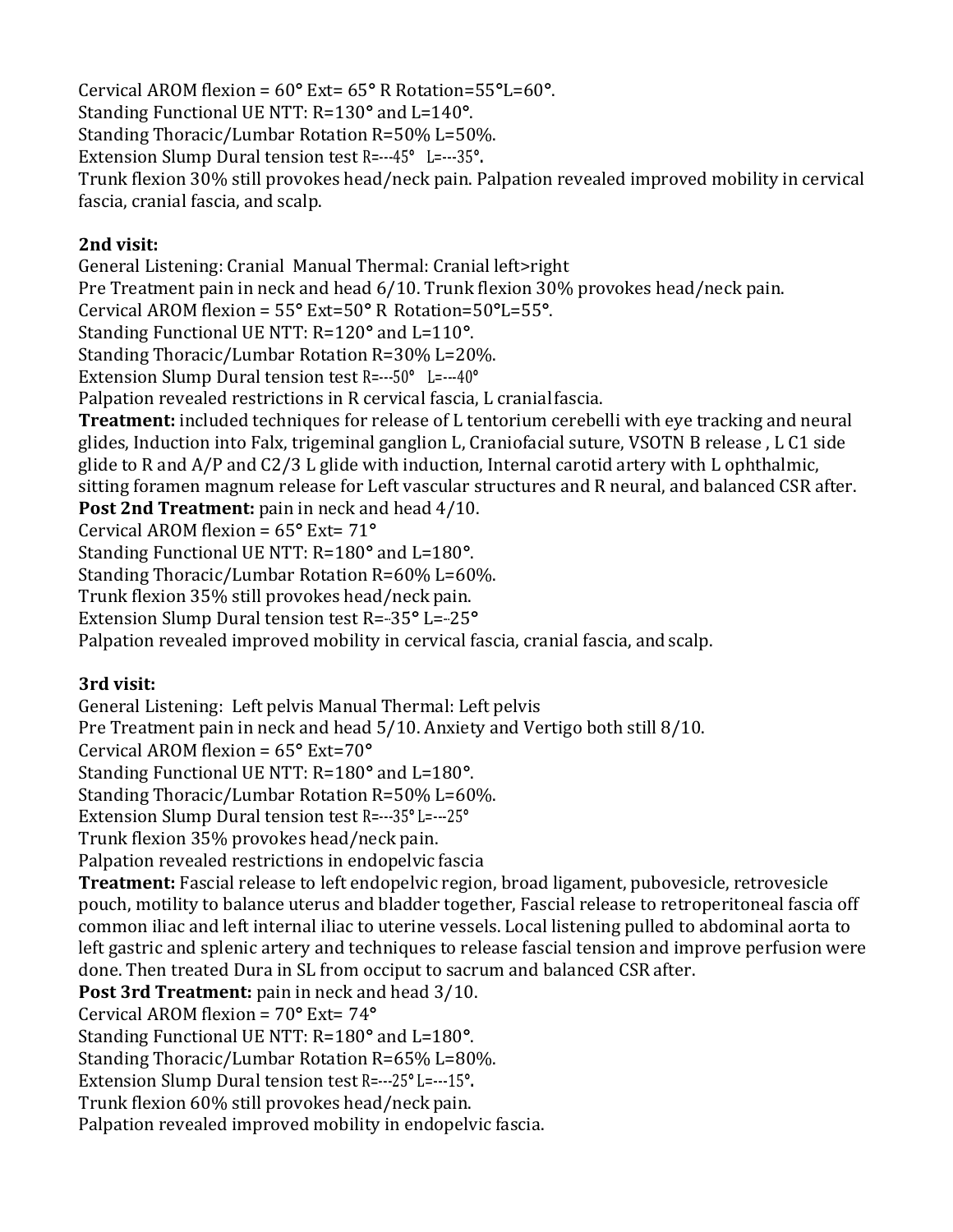**4th visit:** C/O vertigo and unable to lye on either side. Shorter 40minute session due to vertigo limiting treatment tolerance.

General Listening: Cranial

Treatment: Induction into Falx, Facial nerve technique to L then R, Induction into direction of vestibulochoclear nerve in neutral, in L rotation until vertigo stopped and then R rotation until vertigo stopped. Induction into encephalon B parietal and temporal regions with breath and expansion until listening resolved.

Post Treatment: able to Lye on either side without vertigo exacerbation

#### **5th visit:**

General Listening: Cranial

Manual Thermal: Cranial left>right

Pre Treatment pain in neck and head 5/10.

Cervical AROM flexion = 55**°** Ext=50**°** R Rotation=60**°**L=62**°**.

Standing Functional UE NTT: R=180**°** and L=180**°**.

Standing Thoracic/Lumbar Rotation R=65% L=75%.

Trunk flexion 50% provokes head/neck pain.

Extension Slump Dural tension test R=-35° L=-20°

Palpation revealed restrictions in R cervical fascia, L cranial fascia.

**Treatment:** included techniques for release of L tentorium cerebelli with eye tracking and neural glides, Induction into Falx, trigeminal ganglion L, L trigeminal ganglion link with supraorbital, supratrochlear nerve, infratrochlear, L optic nerve. Superior orbital fissure L>R, Internal carotid artery with L ophthalmic artery, L>R optic nerve, B olfactory nerve intranasal with Q---tip with induction at falx and link with cranial aspect of olfactory nerves and balanced CSR after.

**Post 5th Treatment:** pain in neck and head 1/10.

Cervical AROM flexion = 65**°** Ext= 71**°**

Standing Functional UE NTT: R=180**°** and L=180**°**.

Standing Thoracic/Lumbar Rotation R=90% L=95%.

Extension Slump Dural tension test R=---25**°** L=---15**°.** 

Trunk flexion 70% still provokes head/neck pain.

Palpation revealed improved mobility in cervical fascia, cranial fascia, and scalp.

#### **6th visit:**

General Listening: Cranial Manual Thermal: Cranial left>right Pre Treatment pain in neck and head 1/10. Cervical AROM flexion = 70**°** Ext=70**°** R Rotation=65**°**L=62**°**. Standing Functional UE NTT: R=180**°** and L=180**°**. Standing Thoracic/Lumbar Rotation R=80% L=85%. Extension Slump Dural tension test R=---25**°** L=---15**°.**  Trunk flexion 70% provokes head/neck pain.

**Treatment:** included techniques for release of L tentorium cerebelli with eye tracking and neural glides, Induction into Falx, trigeminal ganglion L, L C1 side glide to R and A/P and C2/3 L glide with induction, brachial plexus nerve buds at C7---T1 linked with brachial plexus at supraclavicular region. Induction into ease on L C3---7 facet and discs and scalene release. Internal carotid artery with L ophthalmic artery, L>R optic nerve, B olfactory nerve intranasal with Q---tip with induction at falx and link with cranial aspect of olfactory nerves and balanced CSR after.